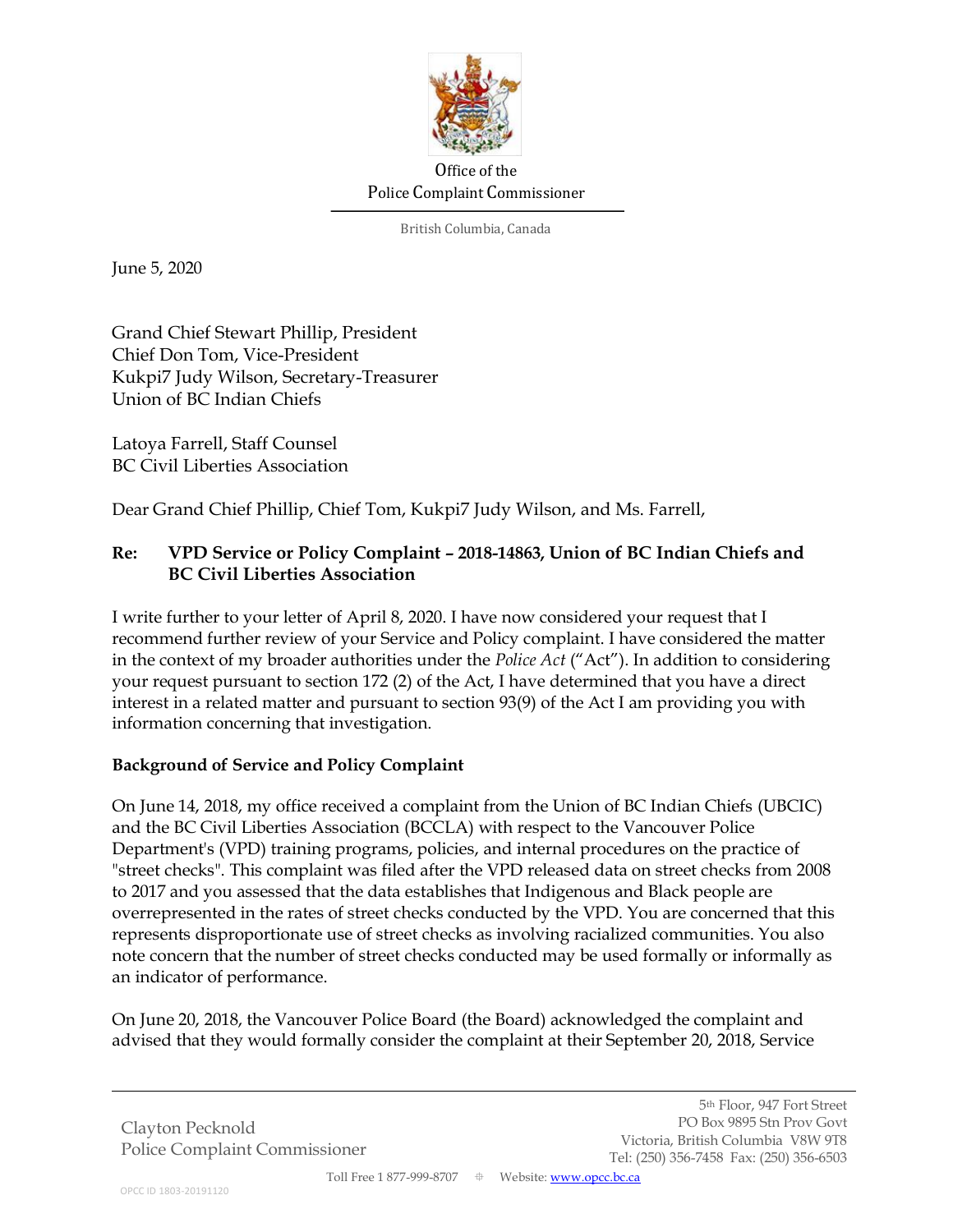Page 2 June 5, 2020 OPCC 2018-14863

and Policy Complaints Review Committee meeting. (The meeting was re-scheduled to September 26, 2018.)

On July 12, 2018, you outlined further concerns regarding the VPD's data by noting that Indigenous women are significantly overrepresented. You requested inclusion of the disparities in both race and gender in the number of street checks as part of the investigation. Furthermore, you highlighted a concern with the VPD not recording the contact with an individual who they stop and question. You requested inclusion of the practice of police stops where no date is recorded.

On July 17, 2018, the BCCLA and the UBCIC sent correspondence to the Board outlining four recommendations regarding the methodology to be used in considering the complaint.

On October 10, 2018, the Board issued their report on the complaint and concluding correspondence. The Board concluded that there is no statistical basis for the conclusion that the actions of VPD officers are discriminatory. The report made six recommendations which the Board approved. The Board added a seventh that the Board staff seek proposals from independent third parties to analyze and interpret the VPD data and to study the impacts of street checks on Indigenous and racialized people.

After being advised of the Board's decision from their meeting on September 26, 2018, a preliminary response by you was issued. That response made some observations and recommended that the Board adopt a new policy only once it has had the benefit of further independent reports.

On December 6, 2018, Police Complaint Commissioner Stan Lowe advised the Board that pursuant to s. 173 of the *Police Act*, he recommended further study as he concurred with the UBCIC and BCCLA. The former Commissioner noted that without independent reports, the approval of recommendations is premature.

On May 17, 2019, the Board provided the OPCC with an update on the status of the matter. This update outlined that the Board approved Pyxis Consulting Group Inc. (Pyxis) as the successful bidder to conduct the independent study. The review was anticipated to be released publicly with the Board's final report at the September 19, 2019, Board meeting. However, on July 19, 2019, the Board provided a further update advising that work conducted by Pyxis was set to be completed by the end of 2019, noting the report would be released publicly.

The Board considered the matter at their February 20, 2020, meeting. On March 12, 2020, the OPCC received an undated concluding letter and the final Pyxis Report. The Board stated that it had reviewed, considered and accepted the findings of the report and supported the 34 recommendations. The Board committed to ongoing oversight and involvement to monitor the broader community's concerns with respect to racial profiling, oversee the annual audit of street checks, and to ensure that action continues to be taken with respect to the recommendations. The Board concluded the complaint.

> Office of the Police Complaint Commissioner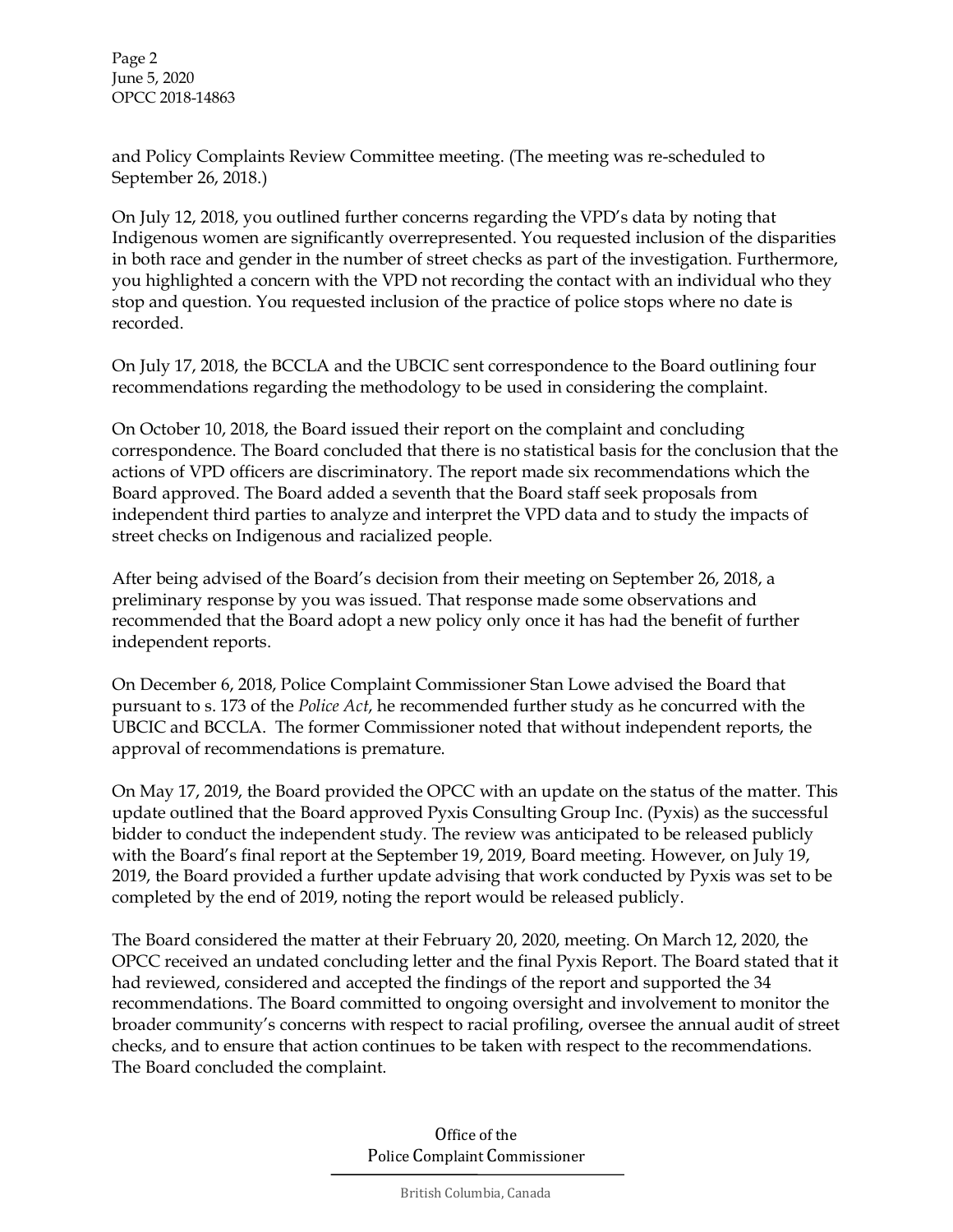Page 3 June 5, 2020 OPCC 2018-14863

#### **Your Request for Review**

You request that I exercise my authorities and "hope that it will result in recommendations to the Board for further investigation, study, courses of action or changes to service or policy and/or make recommendations to the Director." You provide your concerns with the Pyxis Report and the VPB Board Policies with supporting rationale some of which I highlight below.

You are of the view that the actions taken by the Board are insufficient and do not address the core of your complaint. Your request states that the VPD's Street Check Policy is confusing and that "the preamble, definitions, and provisions of this policy undermine the premise that it can regulate street checks by preventing unlawful detentions, discrimination, and the illegal collection and use of personal information by the VPD." You outline your concerns with the nature of "voluntary interactions" in the context of existing power imbalances between the police and individuals most particularly with respect to Indigenous and racialized communities.

You further note that the policy conflates street checks (voluntary interactions) with police stops (authorized by statute or case law). This is confusing to police officers and the public and demonstrates a lack of clarity within the VPD about what *is* a street check.

Additionally, you outline that the policy does not properly address the matters related to personal information collected without lawful authority and note inconsistency between the Street Check Policy and the Pyxis Report recommendations.

You are of the view that the Report "does not sufficiently consider street checks as a whole, nor does it address the basis of our complaint specifically." You also noted concerns with the lack of evidence to support the claim that street checks are valuable and an "integral component of community safety and security."

The Pyxis Report also cited Mr. Justice Tulloch's statement that street checks "can" be a valuable tool. However, you noted that the legal authority to conduct street checks in Ontario stems from a regulation which is not present in BC. You suggest that BC's situation is more akin to Nova Scotia's, so it would be pertinent to consider the Nova Scotia Human Rights Commission legal opinion. On that basis you assess the Pyxis Report as "failing to properly assess the use of street checks as a policing tool."

In your view, the Pyxis Report highlighted "some alarming police practices that warrant further investigation and support our call for a ban on arbitrary street checks." You provided that there is clear evidence within it that the VPD has been arbitrarily stopping people, which contradicts VPD's assertion that "random and arbitrary stops are not, and have never been part of VPD's policy or practice."

You noted you were "deeply alarmed" by the consistent reference to street checks as relating to criminal conduct or offenders. According to the Pyxis Report, roughly 40% of VPD street checks were related to bylaw infractions, which are regulatory offences, not crimes under the *Criminal* 

> Office of the Police Complaint Commissioner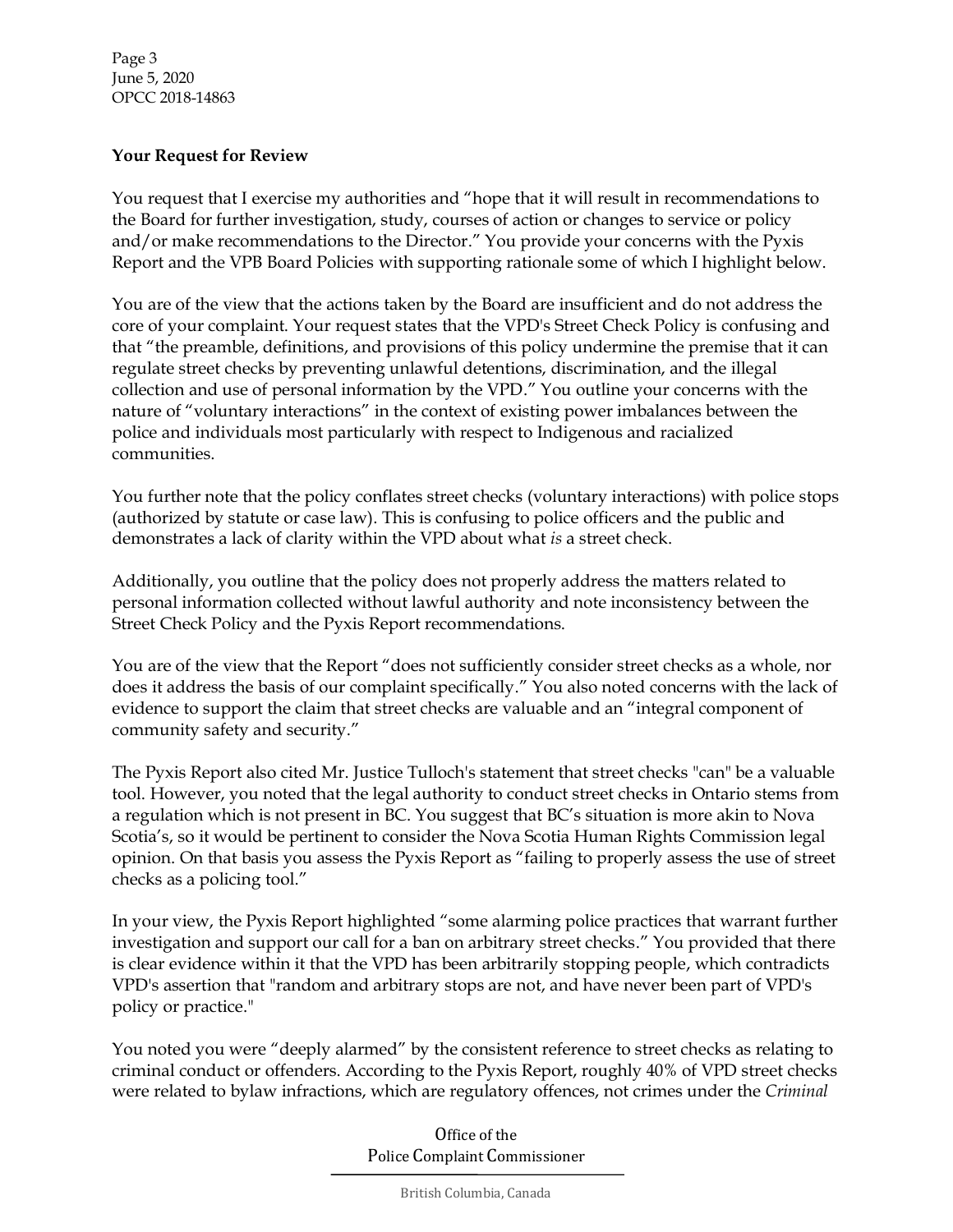Page 4 June 5, 2020 OPCC 2018-14863

*Code*. You are of the view that this undermines the claim that police are engaged in proactive policing and suggests over-policing and pretext policing. Additionally, you outline concerns regarding a person's prior criminal history as not being a legally justifiable reason to stop and question that person and collect/record their personal information.

#### **Information provided under section 93(9) of the Police Act**

On December 19, 2019, after receiving a request from the Vancouver Police Department, I issued an order of investigation based on information that was contained in the *draft* report for the Vancouver Police Board Street Check Review, completed by Pyxis Consulting Group Inc. As that report was generated in response to your Service or Policy complaint, I have determined that you have a direct interest in the subject matter of the ordered investigation.

Therefore, I am providing you information pursuant to section 93(9) of the *Police Act*. As this is an ongoing investigation the extent of that information for present must be limited to protect the integrity of the investigation.

The basis for the ordered investigation is concerns expressed by Pyxis researchers related to the conduct of two Vancouver Police Officers. This is alleged to have occurred during two separate "ride-along" excursions in the course of the street checks project. Reportedly, one officer was alleged to have made a number of inappropriate, racially insensitive comments and another is alleged to have made inappropriate comments about vulnerable and marginalized people, had anger issues, and was overly terse and extremely rude to a member of the public. One of the researchers self-identified as a member of a racialized community.

The concerns appeared in the *draft* Pyxis Report but they did not provide sufficient specifics about the conduct of concern or disclose the identity the officers involved. The final report for the Vancouver Police Board Street Check Review released to you *does not* contain the alleged conduct of concern.

Under the oversight of this office, Vancouver Police Professional Standards is conducting the investigation in accordance with direction I have provided. This includes increased frequency of reporting and investigative direction.

Members of the Vancouver Police Board and the Vancouver Police Department have been cooperative and I am satisfied the Professional Standards investigators have undertaken this matter thus far with appropriate rigour and diligence. However, the VPD advises that Pyxis personnel have declined to provide evidence and have indicated that their field notes were destroyed at the conclusion of the project. Thus far, in absence of this evidence the two officers involved have not been identified. The investigation has not revealed any incidents beyond the two reported originally.

The investigation is ongoing. As the matter proceeds I will consider providing further information pursuant to section 93(9) of the Act at the appropriate juncture.

> Office of the Police Complaint Commissioner